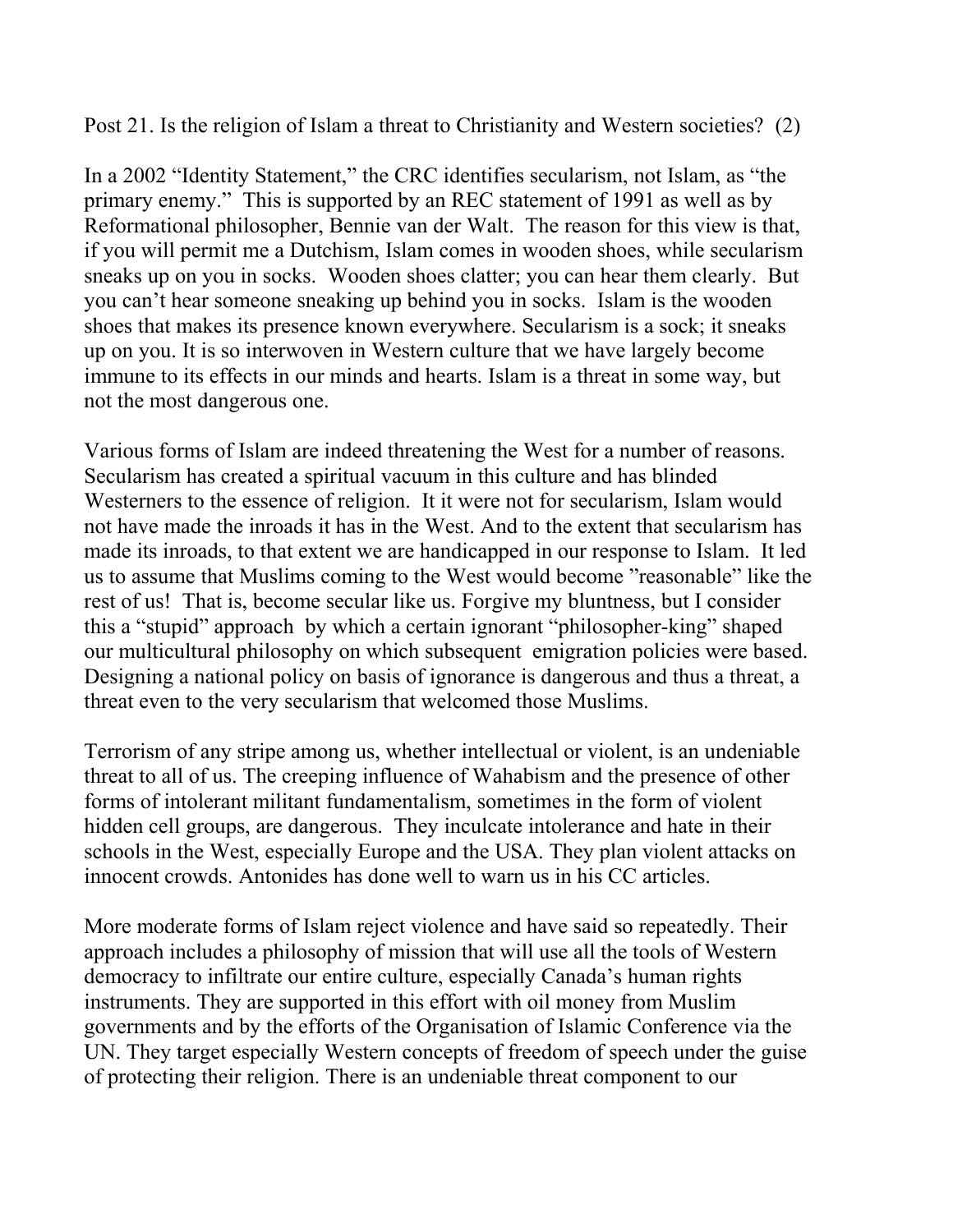Canadian secularism as well as to legitimate Christian activity in their *legally legitimate* approach.

I have been a missionary for 30 years in a country with over 60 million Muslims. Those Muslims consider Christian missions a dangerous threat, especially because they associate it with colonialism and its aftermath—and they are partially right. Most missionaries do not understand the legitimacy of this charge and do not consider themselves a threat to anyone. If it is legitimate for Christians to send missionaries to Muslim countries, then it is also legitimate for Muslims to do their mission work among us, even if we also tend to identify theirs with a kind of Muslim imperialism. So, is their legitimate mission a threat?

I would rather think of the Muslim mission as a *challenge*, a serious challenge. Our challenge is not to prevent them from carrying out their mission. Rather, it is for us to cleanse ourselves from our secularism and once again read the Bible afresh, with an open spirit not restricted by the dictates of our Western worldview. That way we may begin to acknowledge our own imperialistic history and what our countries have done and continue to do among Muslims. This cleansing above should lead us to demand that our governments and corporations reshape our relationships with the Muslim world on basis of justice and equality for all people and to quit supporting oppressive regimes for the sake of oil.

Yes, some Muslims present us with threats; others, with challenges. Imperialistic and missionary urges have always driven Islam. However, the West has been equally imperialistic and missionary with respect to the Muslim world. We should recognize that their current hostility towards us is at least partially a response to our imperialism. We have evoked it. We are seen as a threat to them as well!

I do believe that Islam is a threat to the West *as it is*. It is generally acknowledged that the West is drifting away from its religious, historical and cultural foundation and is left with a spiritual and cultural vacuum that Islam is rushing in to fill. Its leaders are adept at using the democratic institutions of the West for their own ends.

The West is built on a bubble that could burst anytime. Insufficient births coupled with abortion, collapse of the family structure, loss of sexual restraint and modesty, rape of the environment, outrageous materialism, a culture of entitlement and human rights devoid of any degree of responsibility, extremely high pay for less work, political correctness—all these and more will lead to collapse if allowed to continue. Muslim leaders are watching it happen from the sidelines and in the